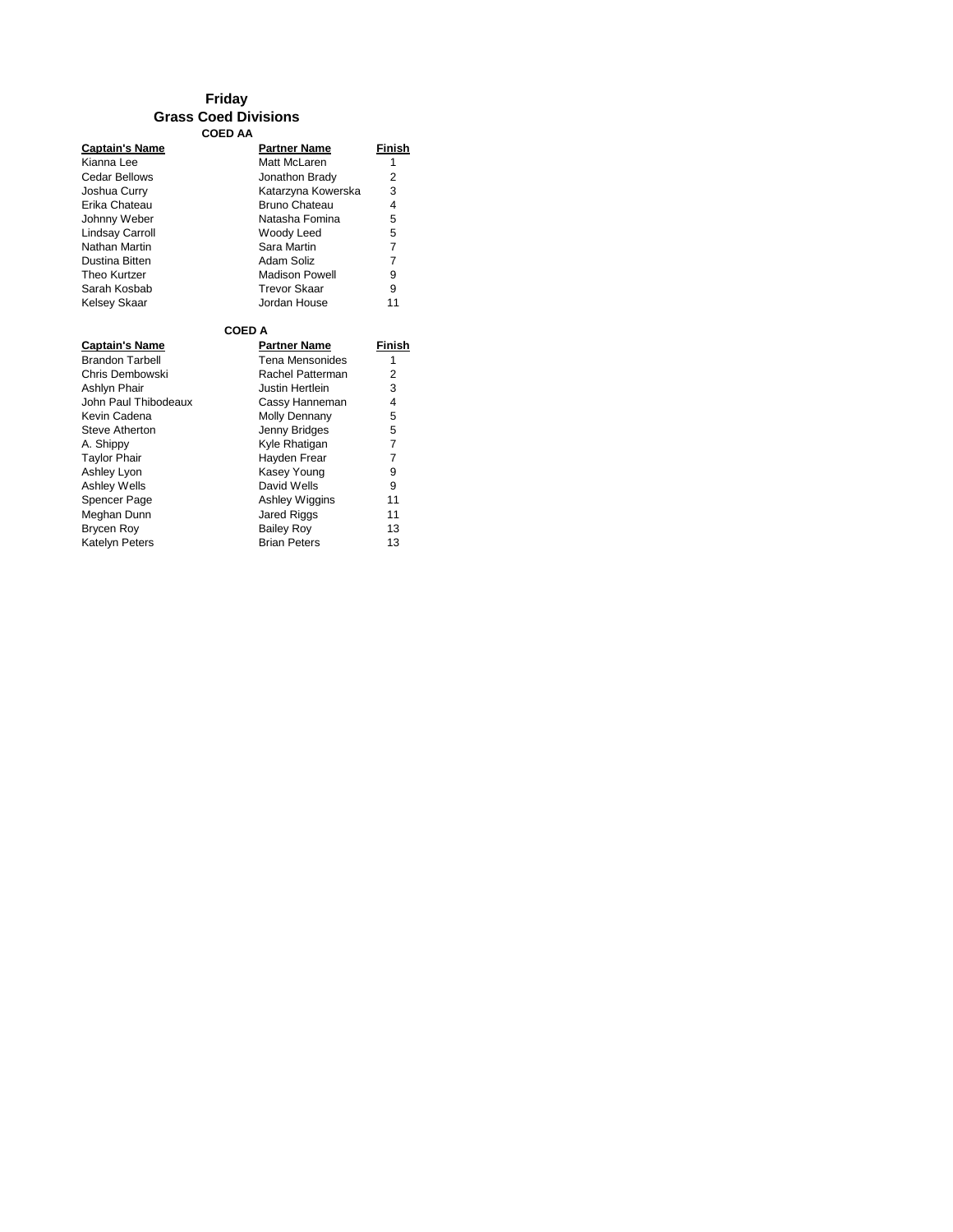#### **COED BB**

|                                          | <b>COED BB</b>                        |                     |
|------------------------------------------|---------------------------------------|---------------------|
| <u> Captain's Name</u>                   | <b>Partner Name</b>                   | <u>Finish</u>       |
| Ashley Haga                              | <b>Kirill Kniazev</b>                 | 1                   |
| Aaron Null<br>Steve Leong                | Megan Sorenson<br><b>Tara Tucker</b>  | $\overline{2}$<br>3 |
| Matt Bertschman                          | KaLee Duggan                          | 4                   |
| Matt Dyer                                | Nazly Dyer                            | 5                   |
| <b>Matt Eilers</b>                       | Kristin Herrmann                      | 5                   |
| Jordan Weber                             | Darlene Sue                           | 7                   |
| Monica Godina                            | Tomas Ochoa                           | 7                   |
| Sherri Boxberger                         | Justin Brown                          | 9                   |
| Danny Qiu                                | Clora Means                           | 9                   |
| Jordan Cody                              | Jason Obreque                         | 9                   |
| Kory Clark                               | Chelsea Cadman                        | 9                   |
| <b>Brian Forte</b>                       | Maureen Eversgerd                     | 13                  |
| Siege Picato<br>Melissa Keathley         | Orion Doty<br>Dewayne Keathley        | 13<br>13            |
| Paige Jadun                              | Cyrus Jadun                           | 13                  |
| Michael Hughes                           | Melissa Hoover                        | 17                  |
| Cory Buckingham                          | Kayla Buckingham                      | 17                  |
| Rowdy Martin                             | Jada Hall                             | 17                  |
| Jem Cannu                                | David Graham                          | 17                  |
| Clint                                    | Emma Porter                           | 17                  |
| Jason Mendoza                            | Serena Clendenning                    | 17                  |
| Connor Sullivan                          | Nicole Kalinowski                     | 17                  |
| Tanner Sandoval                          | Siale Sandoval                        | 17                  |
| <b>Travis Roth</b>                       | Josie Roth                            | 25                  |
| Casey Milligan<br>Stephen Munson         | Lauren Lessner<br>Megan Koop          | 26<br>26            |
| Joe Black                                | Erin Hopper                           | 26                  |
| <b>Molly Crockett</b>                    | Mitch Jones                           | 26                  |
| <b>Brittany Froelich</b>                 | Scott Quinn                           | 26                  |
| Sumiko Carter                            | William Quach                         | 26                  |
| Karena Stephens                          | Gilbert Carino                        | 26                  |
| Nick Henry                               | Joelle Boich                          | 26                  |
| Danny Keeth                              | Ellie Roach                           | 26                  |
| Eryn Bergin                              | Kenny Menze                           | 26                  |
| Tom Ammentorp                            | Nicole Palmer                         | 26                  |
| Scott Raymond                            | Jazmine Tran                          | 37                  |
| Michael Labagh<br>Ali Gates              | Kristen Labagh<br>Justin Oldham       | 37<br>37            |
| Lauren Bradley                           | Jeremy Green                          | 37                  |
| Mary Onysko                              | <b>Christian Stob</b>                 | 37                  |
| Julie Smith                              | <b>Mike Byers</b>                     | 37                  |
| lan Carlson                              | Livia Elfering                        | 37                  |
| Kristin Hoeben                           | <b>Tommy Hodaff</b>                   | 37                  |
| Seth Mackey                              | Madi Arnell                           | 37                  |
| Chris Avila                              | Dawn Gates                            | 37                  |
| Darci Olave                              | Elizabeth                             | 37                  |
| <b>Elizabeth Skitt</b>                   | <b>Elliot Roske</b>                   | 37                  |
| Ben Appleby<br>Courtney Jensen           | Betsy Carr<br>Kevin Noleen            | 49<br>49            |
| Sasha Straub                             | Ben Hanson                            | 49                  |
| Kendall West                             | Diana Godfrey                         | 49                  |
| Ann Parfitt                              | <b>Spencer Winstanley</b>             | 49                  |
| Mary Nalicat                             | Darian Dubray                         | 49                  |
| Jason Yeaw                               | Maria Beaudin                         | 49                  |
| Kvle Mize                                | Dana McClure                          | 49                  |
| Nikki Pruitt                             | <b>Brenton Jones</b>                  | 49                  |
| Eric DeRuyter                            | Jill Grabill                          | 49                  |
| Evan Langsted                            | Meriah Vigil                          | 49                  |
| Katie Dotson                             | Kyle Beaton                           | 49                  |
| <b>Tyler Schiffer</b><br>Ashleigh Biegel | <b>Ashley Rasnick</b><br>Kevin Bowles | 61<br>61            |
| Gabrielle Rose                           | <b>Patrick Gurney</b>                 | 61                  |
| Stacey Eno                               | <b>Thomas Peterson</b>                | 61                  |
| Lenka Lesmerises                         | Corey Bryndal                         | 61                  |
| Laurie Jo Eaton                          | John Koobs                            | 61                  |
| Toby Hargadine                           | <b>Brook Ceal</b>                     | 61                  |
| Onyx Cly-Peek                            | Jeffery Hoffman                       | 61                  |
| <b>Matthew Paul</b>                      | Kyra Loch                             | 61                  |
| Kirstin Skram                            | Graham Shaw                           | 61                  |
| Paul Krivanka                            | Dana Krivanka                         | 61                  |
| Shelby Voth                              | Matt Krammer                          | <b>INJ</b>          |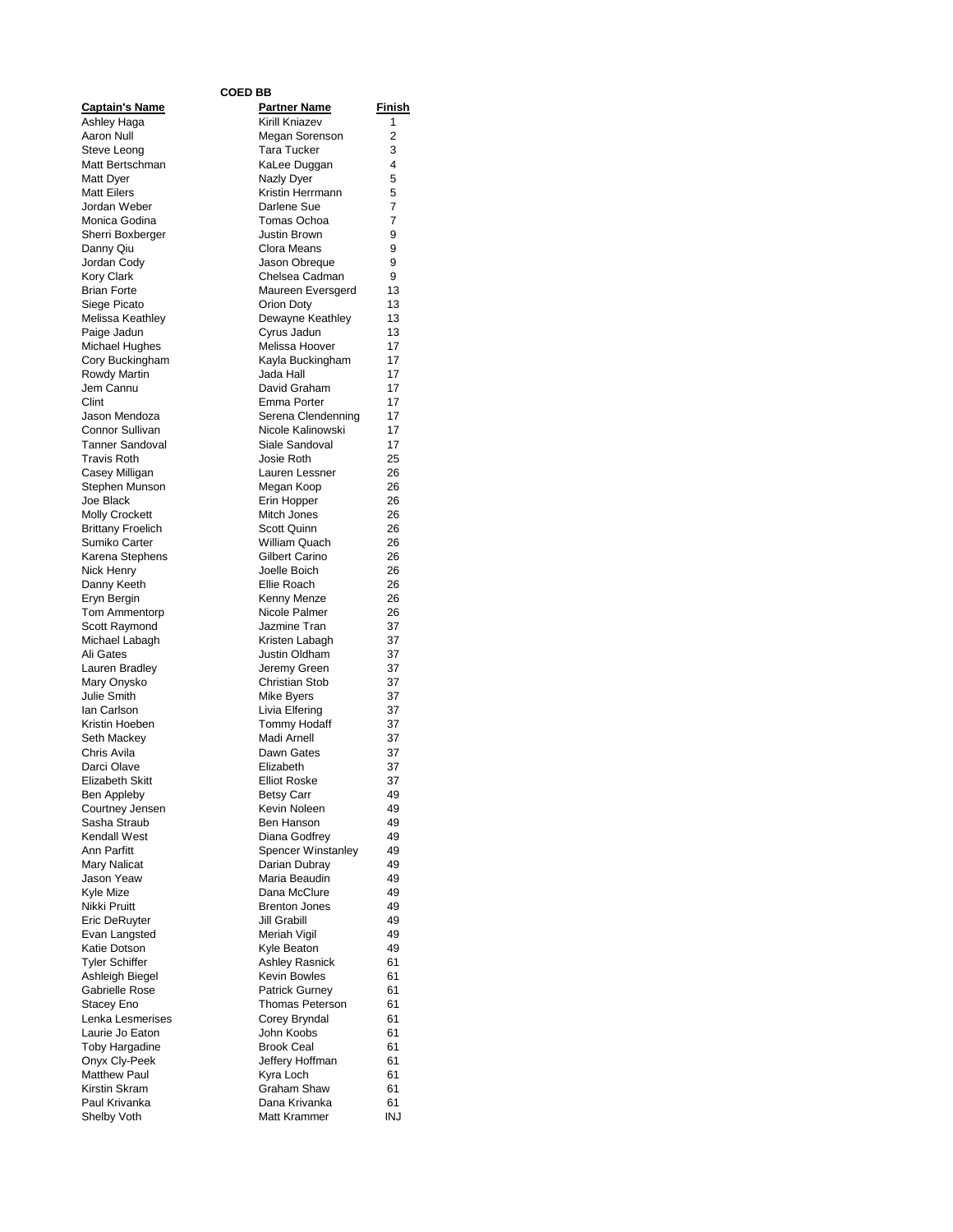### **COED B**

| <b>Captain's Name</b>     |
|---------------------------|
| Victoria Rodriguez        |
| Julio Villalobos          |
| Jamie Jo Shadden          |
| David Smith               |
| <b>Anthony King</b>       |
| Erin Yogerst              |
| <b>Agustin Telles</b>     |
| Matthew Lynch             |
| Vicente Lopez             |
| Michael Wadley            |
| John Tuccio               |
| Tony Vo                   |
| Jia Carroll               |
| <b>Bunny Temple</b>       |
| Kathleen Schauer          |
| McKayla Cully             |
| Jamison Spellman          |
| Kara Bobbitt              |
| Nathan Woodruff           |
| Calvin Wanner             |
| Katie Wulliman            |
| Bryan Wogen               |
| James Hammond             |
| Jason Madrid              |
| <b>Jesse Miller</b>       |
| Vanessa Wester            |
| Shawnee Videlock          |
| Paula Loucks              |
| Laura Phillips            |
| <b>Brian San Diego</b>    |
| Mary Parsons              |
| Megan Merk                |
| <b>Brown</b>              |
| David Tashiro             |
| Jason McLachlan           |
| <b>Chelse Goldsworthy</b> |
| Amanda Bolinger           |
| Kurt Jeffery              |
| <b>Isaac Meeker</b>       |
| <b>Courtney Parks</b>     |
| Joey Herman               |
| <b>Island Doty</b>        |
|                           |

| <b>Captain's Name</b>     | <b>Partner Name</b>     | Finish         |
|---------------------------|-------------------------|----------------|
| Victoria Rodriguez        | Javier Rodriguez        | 1              |
| Julio Villalobos          | Kimberly Alarcon        | $\overline{c}$ |
| Jamie Jo Shadden          | <b>Israel Munoz</b>     | 3              |
| David Smith               | Colleen Johnson         | 4              |
| Anthony King              | Jessica Diers           | 5              |
| Erin Yogerst              | Zeke Wilkins            | 5              |
| <b>Agustin Telles</b>     | Nubia Solano            | 7              |
| Matthew Lynch             | Jamie Lynch             | $\overline{7}$ |
| Vicente Lopez             | Faith                   | 9              |
| Michael Wadley            | Jordy Montgomery        | 9              |
| John Tuccio               | Janice Aldstadt         | 9              |
| Tony Vo                   | Colleen Lisowki         | 9              |
| Jia Carroll               | Patrick Hagan           | 13             |
| <b>Bunny Temple</b>       | <b>Tyler Temple</b>     | 13             |
| Kathleen Schauer          | Chris Lehrer            | 13             |
| McKayla Cully             | <b>Sid Souleret</b>     | 13             |
| Jamison Spellman          | <b>Sydney Stroup</b>    | 17             |
| Kara Bobbitt              | <b>Jesse Chavez</b>     | 17             |
| Nathan Woodruff           | Ashleigh Sterling       | 17             |
| Calvin Wanner             | <b>Jesse Schmidt</b>    | 17             |
| Katie Wulliman            | Carlos Lopez            | 17             |
| Bryan Wogen               | Krisanne Coker          | 17             |
| James Hammond             | Sarah Hammond           | 17             |
| Jason Madrid              | Cara Buehrer            | 17             |
| Jesse Miller              | Jessica Whalen          | 25             |
| Vanessa Wester            | Casey Velasquez         | 25             |
| Shawnee Videlock          | Ed Whiting              | 25             |
| Paula Loucks              | Andy Carlberg           | 25             |
| Laura Phillips            | <b>Michael Messimer</b> | 25             |
| Brian San Diego           | Jamie San Diego         | 25             |
| Mary Parsons              | AJ Parsons              | 25             |
| Megan Merk                | <b>Nick Rolston</b>     | 25             |
| Brown                     | <b>Brown</b>            | 33             |
| David Tashiro             | <b>Barb Tashiro</b>     | 33             |
| Jason McLachlan           | Kathryn McLachlan       | 33             |
| <b>Chelse Goldsworthy</b> | <b>Robert Lovett</b>    | 33             |
| Amanda Bolinger           | Kevin Reid              | 33             |
| Kurt Jeffery              | Dani Craven             | 33             |
| Isaac Meeker              | Shelby Vermillion       | 33             |
| <b>Courtney Parks</b>     | <b>Beau Bell</b>        | 33             |
| Joey Herman               | Jules Korman            | 41             |
| <b>Island Doty</b>        | Aine Doty               | 41             |
|                           |                         |                |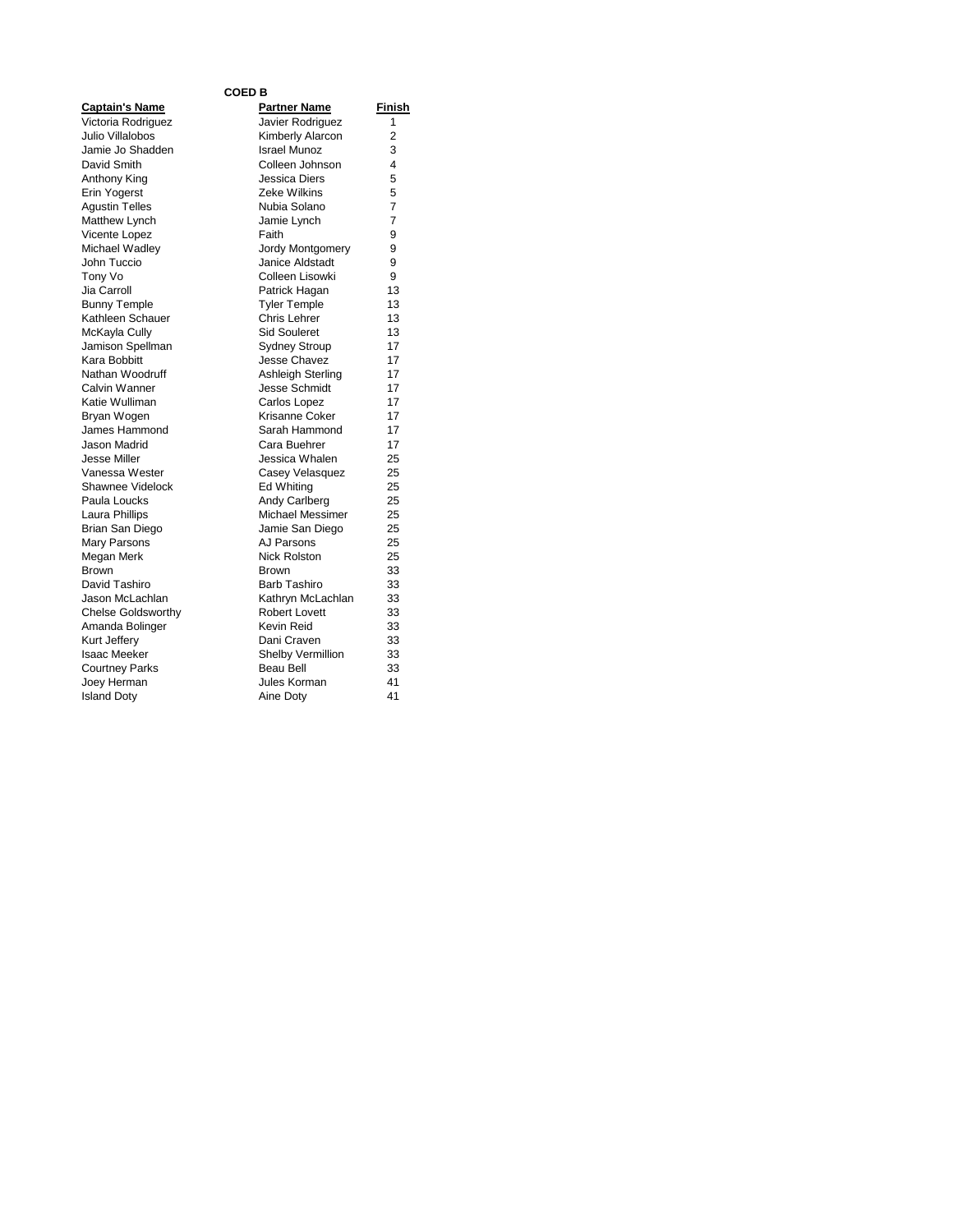## **Men's Grass Divisions**

**Men's AA**

| <b>Captain's Name</b> | <b>Partner Name</b>  | Finish |
|-----------------------|----------------------|--------|
| Kent Friesen          | Matt Deming          | 1      |
| Justin Hertlein       | <b>Bruno Chateau</b> | 2      |
| Eric Bowcock          | <b>Brad Hoadley</b>  | 3      |
| Kyle Burgoyne         | Jon McLemore         | 4      |
| Michael Dickmann      | Kula Tanuvasa        | 5      |
| Jack Carlson          | Matt Mclaren         | 5      |
| <b>Chris Powers</b>   | Victor Villar        | 5      |
| Jordan House          | Ryan Werner          | 5      |
| Paul Chase            | Will Rozum           | 9      |
| Daniel Duran          | <b>Tommy Ward</b>    | 10     |
| Brandon Haley         | Kevin Kwon           | 10     |
| Isaac Garcia          | Saul Aguirre         | 10     |
| Matt Eilers           | Shawn Cook           | 13     |
| Kevin Cadena          | Greg Kaplan          | 13     |
| Tomas Ochoa           | Chad                 | 13     |
| Jordan Wright         | Kyle Bolton          | 16     |
| Drew Szabo            | Kevin Mcgovern       | 16     |
| Stephen Munson        | Matt Koltun          | 16     |
| Adam Soliz            | Josh Slone           | 19     |

## **Men's**

| Men's A                |                      |        |
|------------------------|----------------------|--------|
| <b>Captain's Name</b>  | <b>Partner Name</b>  | Finish |
| Tomas Ochoa            | Jamie Estrada.       | 1      |
| Paul Chase             | Ryan Werner          | 2      |
| <b>Spencer Powell</b>  | <b>Matt Eilers</b>   | 3      |
| <b>Chad Eichinger</b>  | Woody Leed           | 3      |
| Nathan Martin          | Kenny Nelson         | 5      |
| Jon Connelly           | Matt Lui             | 5      |
| <b>Michael Stewart</b> | Young Kim            | 5      |
| <b>Eric Bowcock</b>    | <b>Brad Hoadley</b>  | 5      |
| Jordon Weber           | <b>JJ Richards</b>   | 9      |
| Jorge Martin           | David Nussbaum       | 9      |
| Hayden Frear           | <b>Rey Sanchez</b>   | 11     |
| Orion Doty             | Keith ?              | 11     |
| Juan Ortiz             | Geo Garfield         | 11     |
| Logan Sand             | Sawyer Shrock        | 11     |
| <b>Brandon Tarbell</b> | Matt Nolan           | 11     |
| Jeremy Stutzman        | Michael Miller       | 16     |
| Gabe Eyde              | <b>Brett Stone</b>   | 16     |
| <b>Clint Smith</b>     | Mike Mikita          | 16     |
| Jared Riggs            | <b>Tommy Ward</b>    | 16     |
| Darci Olave            | David Flowers        | 16     |
| Nick Prudhome          | Wade Bass            | 21     |
| Saia Shryock           | TBD                  | 21     |
| Finn Basey             | Gage Basey           | 21     |
| Cody Sudmeier          | <b>Joey Sudmeier</b> | 21     |
| Johnny Weber           | Jimmy Aschenbrenner  | 21     |
| Gilbert Carino         | Corin Sandford       | 26     |
| lan Carlson            | Seth Mackey          | 26     |
| Joe Black              | <b>Brent Bartels</b> | 26     |
| <b>Brendan Ledwith</b> | Jesse Haas           | 26     |
| Sam Soares             | Matt Bertshman       | 26     |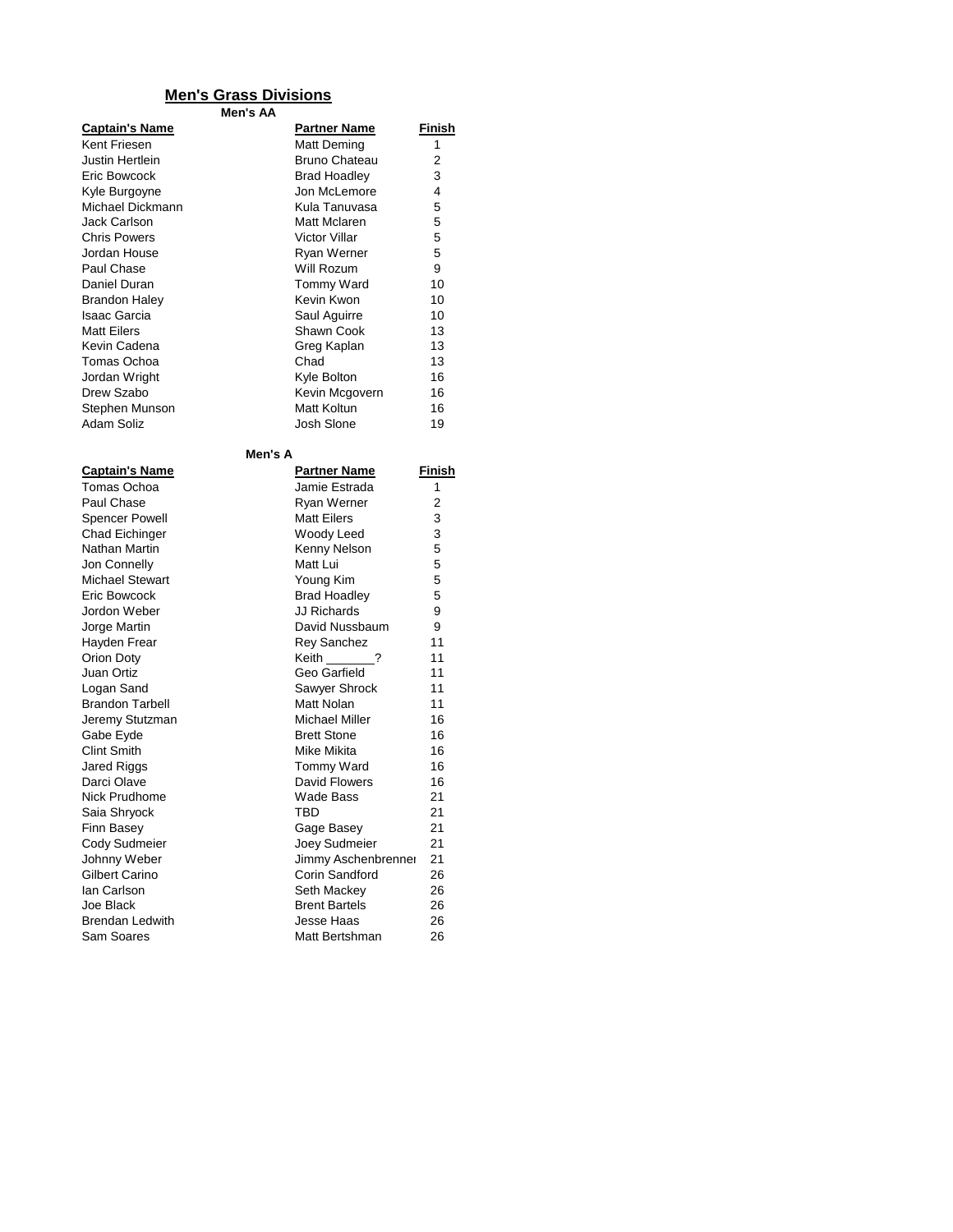| Men's BB                              |                               |          |  |
|---------------------------------------|-------------------------------|----------|--|
| <b>Captain's Name</b>                 | <b>Partner Name</b>           | Finish   |  |
| John Basey                            | Gage Basey                    | 1        |  |
| Finn Basey                            | <b>Brady</b>                  | 2        |  |
| Danny Qiu                             | <b>Matt Rice</b>              | 3        |  |
| Eric Wass                             | Mike Kimberlain               | 3        |  |
| Juan Alarcon                          | <b>Brian Zamin</b>            | 5        |  |
| Kyle McDonald                         | lan McLeod                    | 5        |  |
| Spencer Page                          | David Smith                   | 5        |  |
| Jeff Hoover                           | Kevin Nollen                  | 5        |  |
| <b>Mike Degitis</b>                   | Mike Thielen                  | 9        |  |
| Jason Mendoza                         | Gil Urena                     | 9        |  |
| Andrew Whitson                        | Kreg Holgoth                  | 9        |  |
| Karl Stutzman                         | Leon Miller                   | 9        |  |
| Dave Crosby                           | Nick Meyer                    | 9        |  |
| Aaron Goodman                         | <b>Bryce Wardell</b>          | 9        |  |
| Sean Tokarz                           | <b>Bill Gersech</b>           | 9        |  |
| Jason Obreque                         | Zach Bruskotter               | 9        |  |
| <b>Steve Decess</b>                   | Candelario Quiroz             | 17       |  |
| Dhugie Adams                          | Derek Wilkins                 | 17       |  |
| Jeff Stucker                          | Chris Rieber                  | 17       |  |
| Mauro Vela                            | Adam Jimenez                  | 17       |  |
| <b>Nick Kirkpatrick</b>               | Randy Hinkle                  | 21       |  |
| <b>Brendan Ledwith</b>                | <b>Mike Hughes</b>            | 21       |  |
| John Crossin                          | Ralph Bogenschutz             | 21       |  |
| Jeremy Stutzman                       | Josh Hannenburg               | 21       |  |
| Cody Sudmeier                         | Joey Sudmeier                 | 21       |  |
| Squash Keeler                         | Ray Johnson                   | 21       |  |
| Steve Leong                           | Bi Nguyen                     | 21       |  |
| Jonny Nasta                           | Jordan Bauer                  | 21       |  |
| Scott Raymond                         | Mick Trujillo                 | 21       |  |
| Paul Krivanka                         | Paul Hamer                    | 21       |  |
| Ben Appleby                           | Jason Edelman                 | 31       |  |
| Kyle Mize                             | John Koobs                    | 31       |  |
| <b>Spencer Powell</b>                 | <b>Blake Powell</b>           | 31       |  |
| <b>Brandon Hylton</b>                 | Aaron Pina                    | 31       |  |
| Pete Zollner                          | Jeff Hoffman                  | 31       |  |
| Jeremy Martinez                       | <b>Forrest Wade</b>           | 31       |  |
| <b>Forrest Lundstrom</b>              | <b>Blake Lundstrom</b>        | 31       |  |
| Josh Funderburg<br>Matt BenDaniel     | Ken Funderburg<br>Dave Norman | 31<br>31 |  |
|                                       | <b>Chris Fletcher</b>         | 31       |  |
| Thomas Bogle<br><b>Bruce Schlagel</b> | Ryan Schlagel                 | 41       |  |
| Tommy Hodapp                          |                               | 41       |  |
| Jared                                 | Sean                          | 41       |  |
| Mike Overstreet                       | Drew Quint                    | 41       |  |
| lan Sugerman                          | Doug Walcher                  | 41       |  |
| Jesse Miller                          | Keegan Walhood                | 41       |  |
| Nick Prudhomme                        | Jonathan Curran               | 41       |  |
| Jason Tietjen                         | Coby Clark                    | 41       |  |
| Tom Ammentorp                         | Adam Becker                   | 41       |  |
| Kurt Jeffery                          | George Valdez                 | 41       |  |
| Joey Herman                           | Ray Martinez                  | 51       |  |
| Nathan Heavner                        | <b>Phil Nazarenus</b>         | 51       |  |
| <b>Travis Roth</b>                    | Micah Adams                   | 51       |  |
| McKyler Korth                         | <b>Andrew Godfrey</b>         | 51       |  |
| Micky Schlagel                        | <b>Fred Morley</b>            | 51       |  |
| Jared Talla                           | John Sitterly                 | 51       |  |
| Scott Quill                           | Ryder Goodlin                 | 51       |  |
| Danny Keeth                           | Kevin Anderson                | 51       |  |
| Jeremiah Tollman                      | <b>Phil Mott</b>              | 51       |  |
| Chad Solanyk                          | Victor Solanyk                | 51       |  |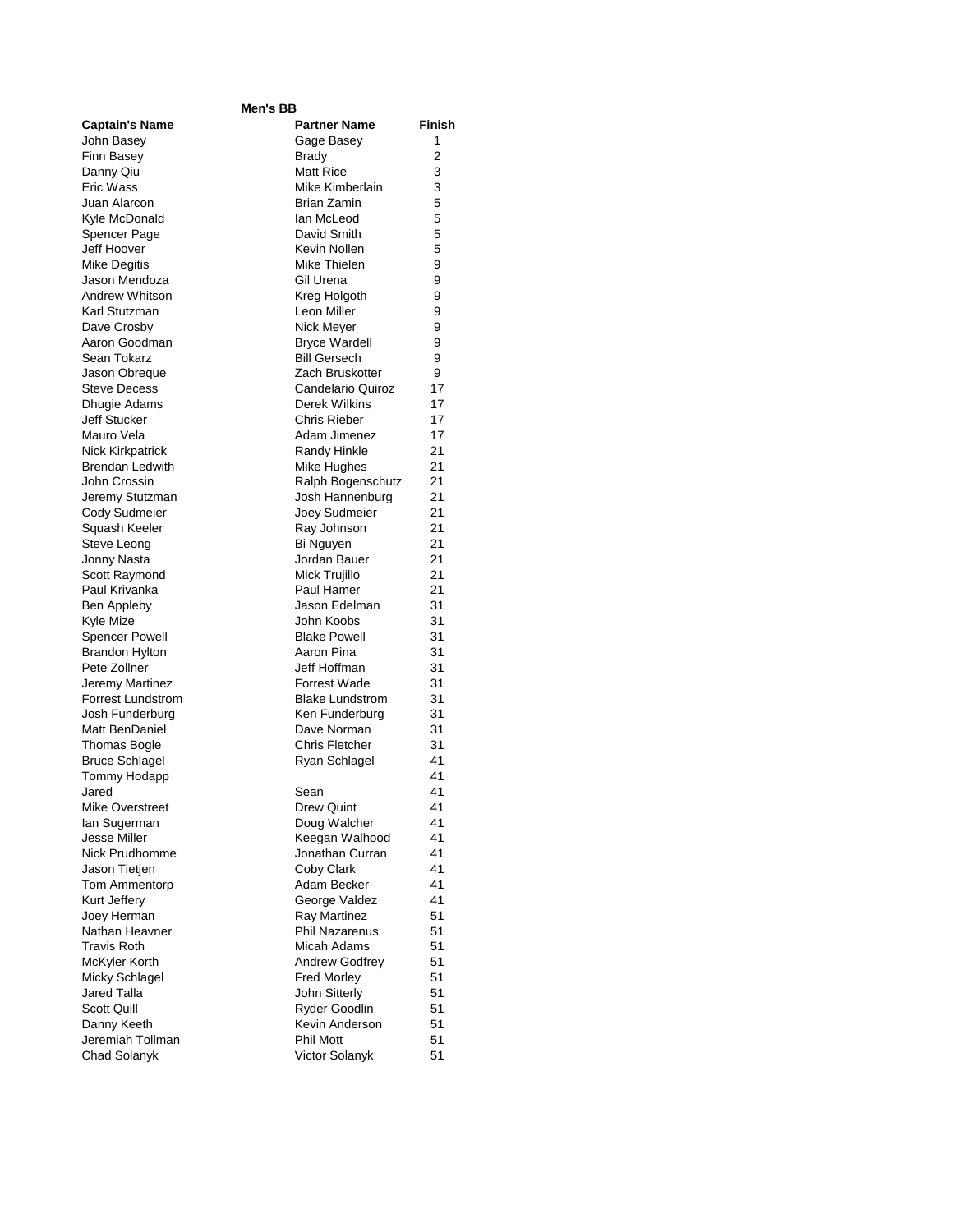### **Men's B**

| <b>Captain's Name</b>    |
|--------------------------|
| <b>Michael Hughes</b>    |
| Carlos Lopez             |
| Rob Wivchar              |
| Jason Madrid             |
| <b>Toby Spitzlberger</b> |
| Anthony King             |
| Joshua Wallace           |
| James Hammond            |
| <b>Andrew Staples</b>    |
| Corey Hirschfeld         |
| David Norman             |
| Jacques Metoyer          |
| Cyrus Jadun              |
| Matt BenDaniel           |
| Dwayne Dale              |
| <b>TJ Smith</b>          |
| <b>Adam Shiltz</b>       |
| Jesse Lorince            |
| Izaak Brink              |
| Kurt Larson              |
| <b>Andrew Carlberg</b>   |
| <b>Matthew Paul</b>      |
| <b>Nick Rolston</b>      |
| <b>Terry Cipoletti</b>   |
| William Funderburg       |
| AJ Parsons               |
| Zachary Kuzara           |
| <b>Shane Speciale</b>    |
| Jim Johnson              |
| Eric DeRuyter            |
| Pete Zollner             |
| Kurt Jeffrey             |
| <b>Austin Malotte</b>    |
| Dan Strietelmeier        |
| Michael Chapman          |
| Eric Haugen              |

| <b>Captain's Name</b>    | <b>Partner Name</b>        | <b>Finish</b>  |
|--------------------------|----------------------------|----------------|
| Michael Hughes           | Jeff Hoover                | 1              |
| Carlos Lopez             | Zeke Wilkins               | $\overline{2}$ |
| Rob Wivchar              | Loren Bauman               | 3              |
| <b>Jason Madrid</b>      | Oleks                      | 4              |
| <b>Toby Spitzlberger</b> | Michael Spitzlberger       | 5              |
| Anthony King             | Clint Parkinson            | 5              |
| Joshua Wallace           | Matt Furman                | $\overline{7}$ |
| James Hammond            | Javier Rodriguez           | $\overline{7}$ |
| <b>Andrew Staples</b>    | Jayden Staples             | 9              |
| Corey Hirschfeld         | <b>Brandon Trowbridge</b>  | 9              |
| David Norman             | <b>Mike Edwards</b>        | 9              |
| Jacques Metoyer          | <b>Kory Clark</b>          | 9              |
| Cyrus Jadun              | Luke Larson                | 13             |
| Matt BenDaniel           | Joel Miscall               | 14             |
| Dwayne Dale              | Cooper Dale                | 14             |
| <b>TJ Smith</b>          | Ryan Smith                 | 14             |
| <b>Adam Shiltz</b>       | Montana Going              | 14             |
| Jesse Lorince            | Mike Torro                 | 14             |
| Izaak Brink              | Cole Chaffee               | 19             |
| Kurt Larson              | <b>Chad Paquette</b>       | 19             |
| Andrew Carlberg          | Brian Villamor             | 19             |
| Matthew Paul             | David Tashiro              | 19             |
| <b>Nick Rolston</b>      | Mike Wadley                | 19             |
| <b>Terry Cipoletti</b>   | Gabriel Saucedo            | 19             |
| William Funderburg       | Matt Funderburg            | 25             |
| AJ Parsons               | Jesse Chavez               | 25             |
| Zachary Kuzara           | Jake Graefe                | 25             |
| <b>Shane Speciale</b>    | <b>Thomas Douglas</b>      | 25             |
| Jim Johnson              | <b>Bob Briggs</b>          | 25             |
| Eric DeRuyter            | Jake Nguyen                | 25             |
| Pete Zollner             | John Brown                 | 31             |
| Kurt Jeffrev             | George Valdez              | 31             |
| <b>Austin Malotte</b>    | Ryan Paugh                 | 31             |
| Dan Strietelmeier        | <b>Trent Strietelmeier</b> | 31             |
| Michael Chapman          | Alexander Chapman          | 31             |
| Eric Haugen              | Chris Levi                 | <b>INJ</b>     |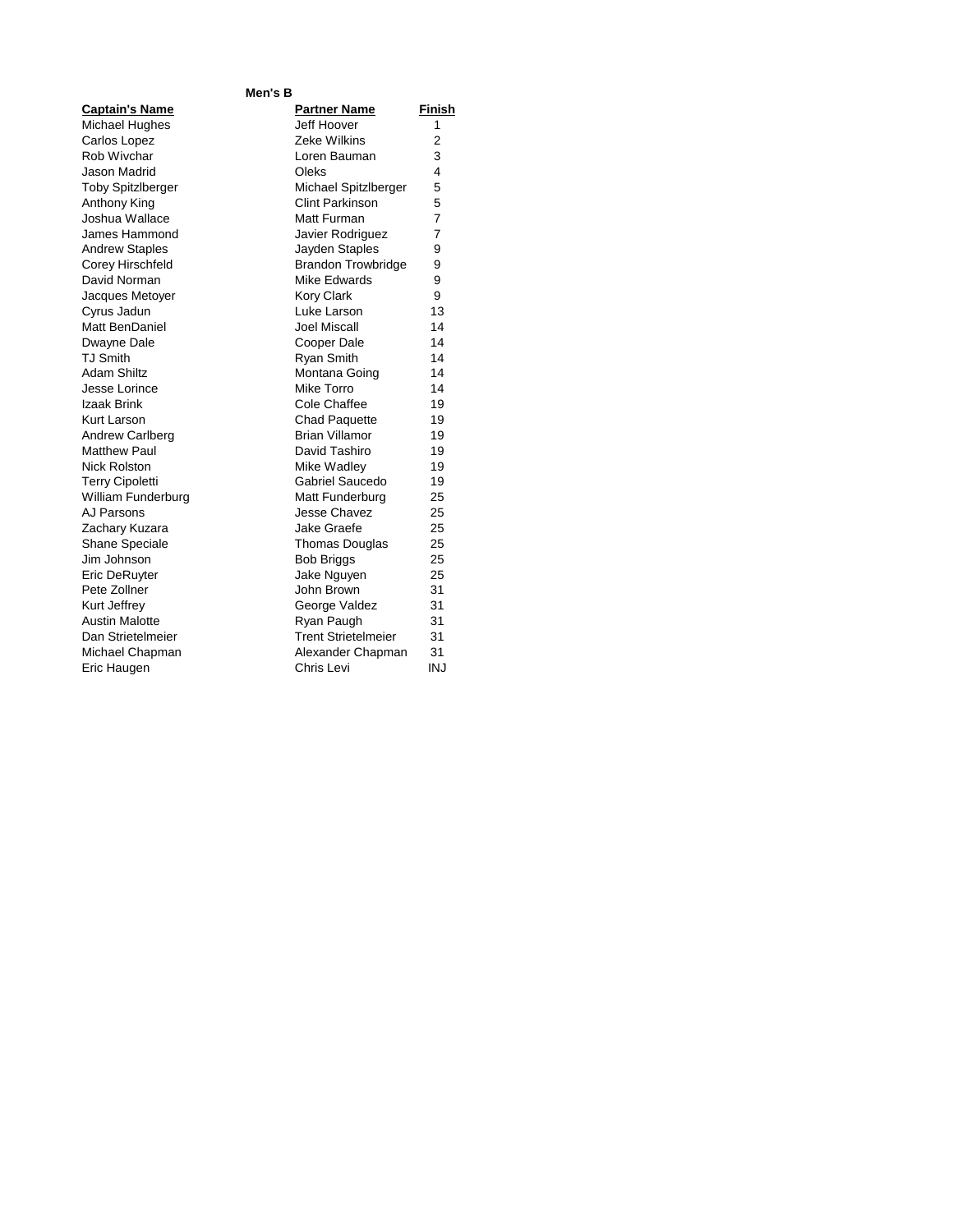# **Women's Grass Divisions**

**Women's AA**

| <b>Captain's Name</b><br><b>Lindsay Carroll</b><br><b>Tagen Pendleton</b><br>Nicole Rusek<br>Kristen Hornung<br>Sarah Kosbab<br>Ashley Lyon<br><b>Kayt Gary</b><br>Natalie Burns<br>Inna Doe<br>Rachel Gao<br>Abi Berlet<br><b>Tori Packard</b> | <u>Partner Name</u><br>Lauren Lessner<br>Dustina Bitten<br>Kirstin Cho<br><b>Cedar Bellows</b><br><b>Kim Catlett</b><br>Kianna Lee<br>Colleen King<br>Chelsea Cadman<br><b>Becky Moores</b><br><b>Lindsey Garrett</b><br>Esté Wilkinson<br>Melissa Keathley | Finish<br>1<br>2<br>3<br>4<br>5<br>5<br>7<br>7<br>9<br>9<br>11<br><b>DNF</b> |
|-------------------------------------------------------------------------------------------------------------------------------------------------------------------------------------------------------------------------------------------------|-------------------------------------------------------------------------------------------------------------------------------------------------------------------------------------------------------------------------------------------------------------|------------------------------------------------------------------------------|
|                                                                                                                                                                                                                                                 | Women's A                                                                                                                                                                                                                                                   |                                                                              |
| <u>Captain's Name</u>                                                                                                                                                                                                                           | <u>Partner Name</u>                                                                                                                                                                                                                                         | Finish                                                                       |
| Erin Layman                                                                                                                                                                                                                                     | Kerstin Layman                                                                                                                                                                                                                                              | 1                                                                            |
| Kari May                                                                                                                                                                                                                                        | Amanda Teves                                                                                                                                                                                                                                                | 2                                                                            |
| <b>Tori Packard</b>                                                                                                                                                                                                                             | Jamie Schultz                                                                                                                                                                                                                                               | 3                                                                            |
| Ashley Haga                                                                                                                                                                                                                                     | Nicki Schmitt                                                                                                                                                                                                                                               | 3                                                                            |
| Amber Lacy                                                                                                                                                                                                                                      | <b>Erin Marick</b>                                                                                                                                                                                                                                          | 5                                                                            |
| <b>Rachael Powell</b>                                                                                                                                                                                                                           | Emma Porter                                                                                                                                                                                                                                                 | 5                                                                            |
| Kianna Lee                                                                                                                                                                                                                                      | Michelle Alden                                                                                                                                                                                                                                              | 5                                                                            |
| Dana Krivanka                                                                                                                                                                                                                                   | Kara Smith                                                                                                                                                                                                                                                  | 5                                                                            |
| <b>Hannah Starbuck</b>                                                                                                                                                                                                                          | Ciara Krening                                                                                                                                                                                                                                               | 9                                                                            |
| Kaylee Mejia                                                                                                                                                                                                                                    | Cassie Pyles                                                                                                                                                                                                                                                | 9                                                                            |
| Sherri Tafoya                                                                                                                                                                                                                                   | Keri E                                                                                                                                                                                                                                                      | 11                                                                           |
| <b>Emily Rowland</b>                                                                                                                                                                                                                            | Katelynn Olsen                                                                                                                                                                                                                                              | 11                                                                           |
| <b>Ruth Schwietert</b>                                                                                                                                                                                                                          | K Petty                                                                                                                                                                                                                                                     | 11                                                                           |
| Darlene Sue                                                                                                                                                                                                                                     | Claire Stupica                                                                                                                                                                                                                                              | 11                                                                           |
| Michell Gu                                                                                                                                                                                                                                      | Erika L                                                                                                                                                                                                                                                     | 11                                                                           |
| Hannah Zdanowitz                                                                                                                                                                                                                                | Shelby Voth                                                                                                                                                                                                                                                 | 16                                                                           |
| Stephanie Rothman                                                                                                                                                                                                                               | <b>Christine Anjard</b>                                                                                                                                                                                                                                     | 16                                                                           |
| Giovanna Voge                                                                                                                                                                                                                                   | Danelle Hood                                                                                                                                                                                                                                                | 16                                                                           |
| <b>Bridget Gray</b>                                                                                                                                                                                                                             | Melissa Hoover                                                                                                                                                                                                                                              | 16                                                                           |
| <b>Sheree Brock</b>                                                                                                                                                                                                                             | <b>Katie Greek</b>                                                                                                                                                                                                                                          | 16                                                                           |
| Jem Cannu                                                                                                                                                                                                                                       | Lisa Short                                                                                                                                                                                                                                                  | 21                                                                           |
| Alyssa Koch                                                                                                                                                                                                                                     | <b>Libby Popek</b>                                                                                                                                                                                                                                          | 21                                                                           |
| Angie Toman                                                                                                                                                                                                                                     | Erin Hopper                                                                                                                                                                                                                                                 | 21                                                                           |
| Jennifer Youngblood                                                                                                                                                                                                                             | Kathleen Schauer                                                                                                                                                                                                                                            | 21                                                                           |
| Alyssa Keith                                                                                                                                                                                                                                    | Alexis McMath                                                                                                                                                                                                                                               | 21                                                                           |
| Kalee Duggan                                                                                                                                                                                                                                    | <b>Emily Martin</b>                                                                                                                                                                                                                                         | 26                                                                           |
| Abi Berlet                                                                                                                                                                                                                                      | Esté Wilkinson                                                                                                                                                                                                                                              | 26                                                                           |
| Jessica Overmyer                                                                                                                                                                                                                                | Jenna Benigno                                                                                                                                                                                                                                               | 26                                                                           |
| Clora Means                                                                                                                                                                                                                                     | Ashley Wiggins                                                                                                                                                                                                                                              | 26                                                                           |
| Simone Pielenz                                                                                                                                                                                                                                  | <b>Bryn Stewart</b>                                                                                                                                                                                                                                         | 26                                                                           |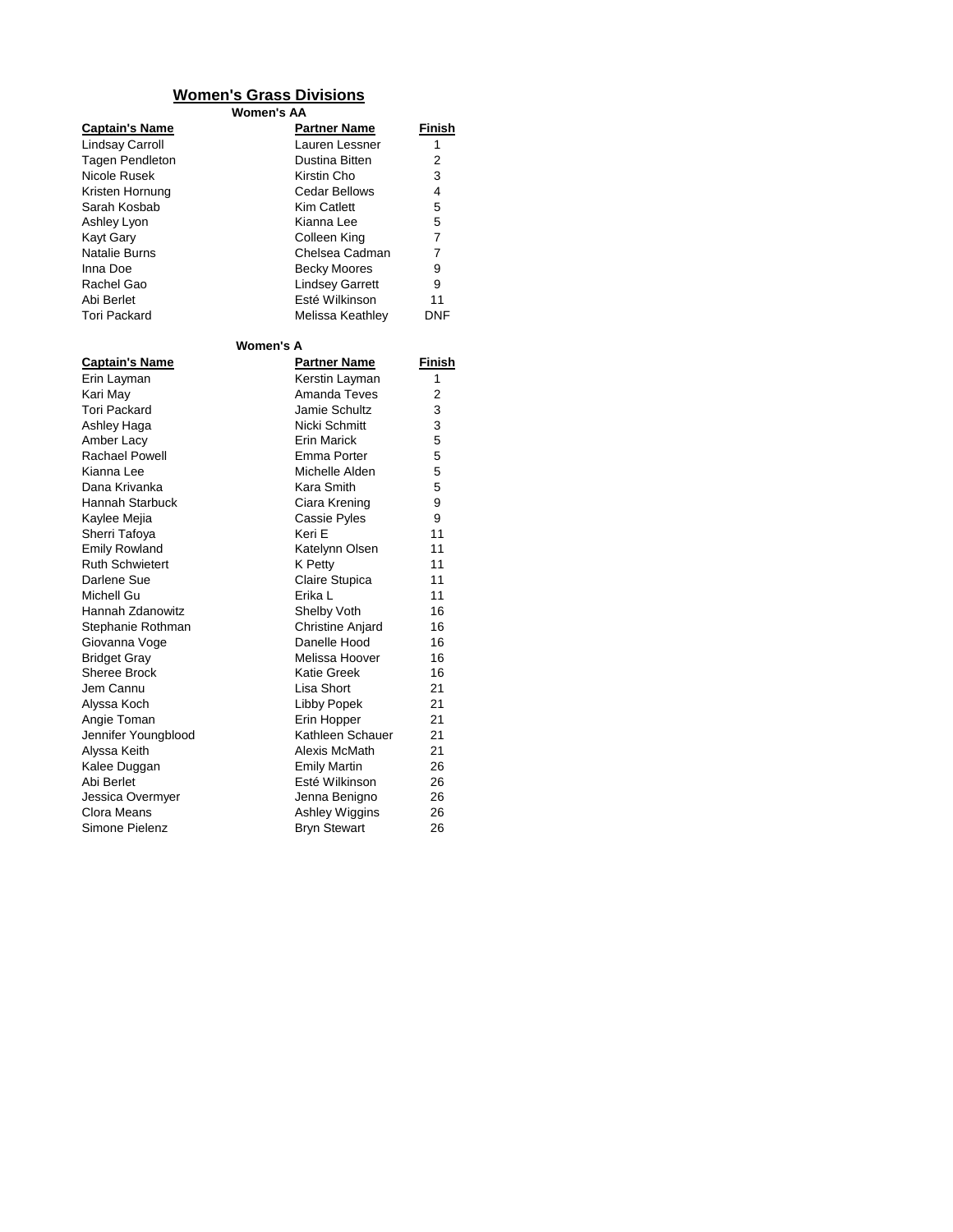### **Women's BB**

| <b>Captain's Name</b>                         | <b>Partner Name</b>        | <u>Finish</u> |
|-----------------------------------------------|----------------------------|---------------|
| Michelle Callaghan                            | Kate Lapham                | 1             |
| Josie Roth                                    | Erin Layman                | 2             |
| Sherri Boxberger                              | Marianne Graham            | 3             |
| <b>Brianna Smith</b>                          | Gwen Oransky               | 4             |
| <b>Jess Decess</b>                            | <b>Brooke Fitzpatrick</b>  | 5             |
| Lauren Alarcon                                | Deanna Sanchez             | 5             |
| Serena Clendenning                            | Haleigh Muka               | 5             |
| Lisa Tupy                                     | <b>Kristin Petty</b>       | 5             |
| Jessica Diers                                 | Jenna Fitch                | 9             |
| Stephanie Rothman                             | <b>Tara Tucker</b>         | 9             |
| Christina Kissel                              | Ashley McPherson           | 9             |
| Caitlin Weaver                                | Jerri Morgan               | 9             |
| Chelsea Victor                                | <b>Bri Stromquist</b>      | 9             |
| Sara Shaffer                                  | Carly Yattaw               | 9             |
| <b>Hannah Starbuck</b>                        | Ciara Krening              | 9             |
| Amanda Duran                                  | Anna Bordner               | 9             |
| Patsy Wallace                                 | KJ Buckingham              | 17            |
| Leylin Marroquin                              | <b>Molly Dennany</b>       | 17            |
| Kristin Herrmann                              | Amber Morlan               | 17            |
| Eryn Bergin                                   | Morgan Kooi                | 17            |
| Monica Godina                                 | Adriana Bustos             | 17            |
| Stacey Orin                                   | Sehra Smothers             | 17            |
| Julie Glennon                                 | <b>Brittney Keller</b>     | 23            |
| Nicole Goldsworthy                            | Jordan Cody                | 23            |
| Danielle Shylanski                            | Shay Eckhart               | 23            |
| Carol Servatius                               | <b>Tori Arthofer</b>       | 23            |
| Sasha Straub                                  | Gabrielle Rose             | 23            |
| Taylor Phair                                  | Kira Parker                | 23            |
| Sue Bauman                                    | Sunny Williams             | 23            |
| Donna Pekas                                   | Jeri Kissinger             | 23            |
| Lacey Benton                                  | Michelle Lowry             | 23            |
| <b>Heather Huber</b><br><b>Francie Rakiec</b> | Kathy Esarey<br>Kami Weber | 23            |
| Angie Murgel                                  | Jackie Bowlin              | 23<br>34      |
| Amber Hamman                                  | Dani Rostad                | 34            |
| Kristyn Pfannenstiel                          | Ariel Aurbeck              | 34            |
| Tessa Patton                                  | <b>Brooke McBride</b>      | 34            |
| Tori Mateer                                   | Hannah Monsebroten         | 34            |
| Darsi Dreyer                                  | Susan Trzos                | 34            |
| Dezi Doppel                                   | Courtney Jensen            | 34            |
| Lauren Bradley                                | Kirstin Skram              | 34            |
| <b>Ashlyn Phair</b>                           | Hayden Huber               | 34            |
| Camille Rand                                  | <b>Kelly Ahlers</b>        | 34            |
| Robin Jackson                                 | Kelly Sciacca              | 34            |
| Anna Confer                                   | Christina Koetteritz       | 45            |
| Sebrinia Welch                                | Alejandra Dominguez        | 45            |
| <b>Aubrey Coultas</b>                         | Malinda Reese              | 45            |
| Sage Kent                                     | Rose Kent                  | 45            |
| Colleen Johnson                               | Kristine Dormer            | 45            |
| Sumiko Carter                                 | Karena Stephens            | 45            |
| <b>Madison Folks</b>                          | <b>Kennedy Meyers</b>      | 45            |
| Stacey Eno                                    | Miyla McIntosh             | 45            |
| Erin Murphy                                   | Leigh Ann Bauer            | 45            |
| Sam King                                      | Morgan Sanchez             | 45            |
| <b>Kelsey Miller</b>                          | Marin Rosenvold            | 45            |
| Jackie Appleby                                | <b>Betsy Carr</b>          | 56            |
| Danielle Craven                               | Gina Rollins               | 56            |
| Cynthia Godfrey                               | Makenna Liles              | 56            |
| Mary Onysko                                   | Kelly Wernke               | 56            |
| <b>Brooke Andrist</b>                         | Stefanie Mann              | 56            |
| Tracy Lund                                    | Tonya Harrison             | 56            |
| Amanda Campbell                               | <b>Mary Silbert</b>        | 56            |
| Jessie Nolle                                  | Patti Lorman               | 56            |
| Megan Chapman                                 | Liz Crompton               | 56            |
| Julie Smith                                   | Laurie Joe Eaton           | 56            |
| Maya Howearth                                 | Laura Gustin               | INJ           |
|                                               |                            |               |